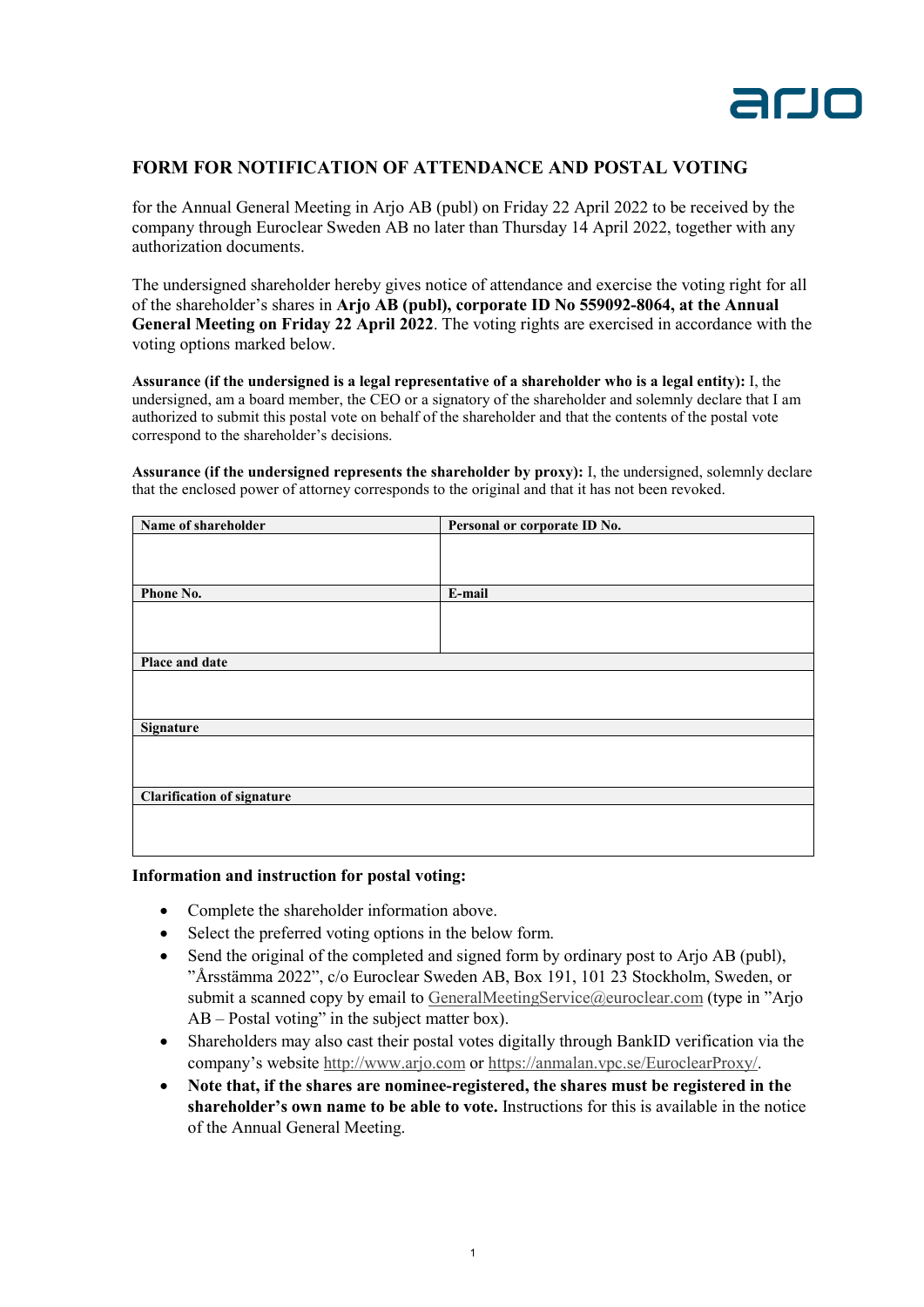

- If the shareholder is a legal entity, certificate of registration or corresponding authorization document shall be enclosed this form. If postal voting is made by proxy, the power of attorney shall be enclosed.
- If the shareholder is a natural person and submits the postal vote in person, the shareholder should sign under *Signature* above. If the postal vote is submitted by a proxy for the shareholder, the proxy should sign. If the postal vote is submitted by a legal representative of a legal entity, the representative should sign.
- If the shareholder does not want to exercise its right to vote by post, this form does not need to be submitted.

A shareholder cannot give any other instructions than selecting one of the options specified at each item in the below form. If the shareholder want to abstain voting in any of the matters, please leave such voting options unmarked. If the shareholder has provided the form with specific instructions or conditions or if pre-printed text is amended or supplemented, the entire voting form will be considered invalid. Only one form per shareholder will be considered. If more than one form is submitted, the form with the latest date will be considered. If two forms are dated with the same date, only the form latest received by the company will be considered. Incomplete or wrongfully completed forms can be left without consideration.

The postal voting form, and any attached authorization documents, shall be received by Arjo AB (publ) c/o Euroclear Sweden AB no later than Thursday 14 April 2022. The postal vote can be revoked on and until Thursday 14 April 2022 by contacting Euroclear Sweden AB by email to [GeneralMeetingService@euroclear.com](mailto:GeneralMeetingService@euroclear.com?subject=Arjo%20AB%20-%20Postal%20voting) (type in "Arjo AB – Postal voting" in the subject matter box) or per telephone on  $+46$  10-335 47 00 (Monday–Friday, at 09.00 a.m. CEST – 4.00 p.m. CEST). After this day, the postal vote can only be revoked by a shareholder attending the AGM in person or by proxy.

For complete proposals for the items on the agenda, kindly refer to the notice of the meeting and the proposals published on Arjo's webpage. If any of the proposed resolutions is changed or withdrawn, Arjo will disclose such adjustments through a press release, whereby the shareholder will have the option to submit a new form.

For information on how your personal data is processed, see Arjo's Privacy notice for Annual General Meetings at [http://www.arjo.com](http://www.arjo.com/) under the heading "Annual General Meeting 2022", under the section "Corporate Governance", and at Euroclear's Website: <https://www.euroclear.com/dam/ESw/Legal/Privacy-notice-bolagsstammor-engelska.pdf>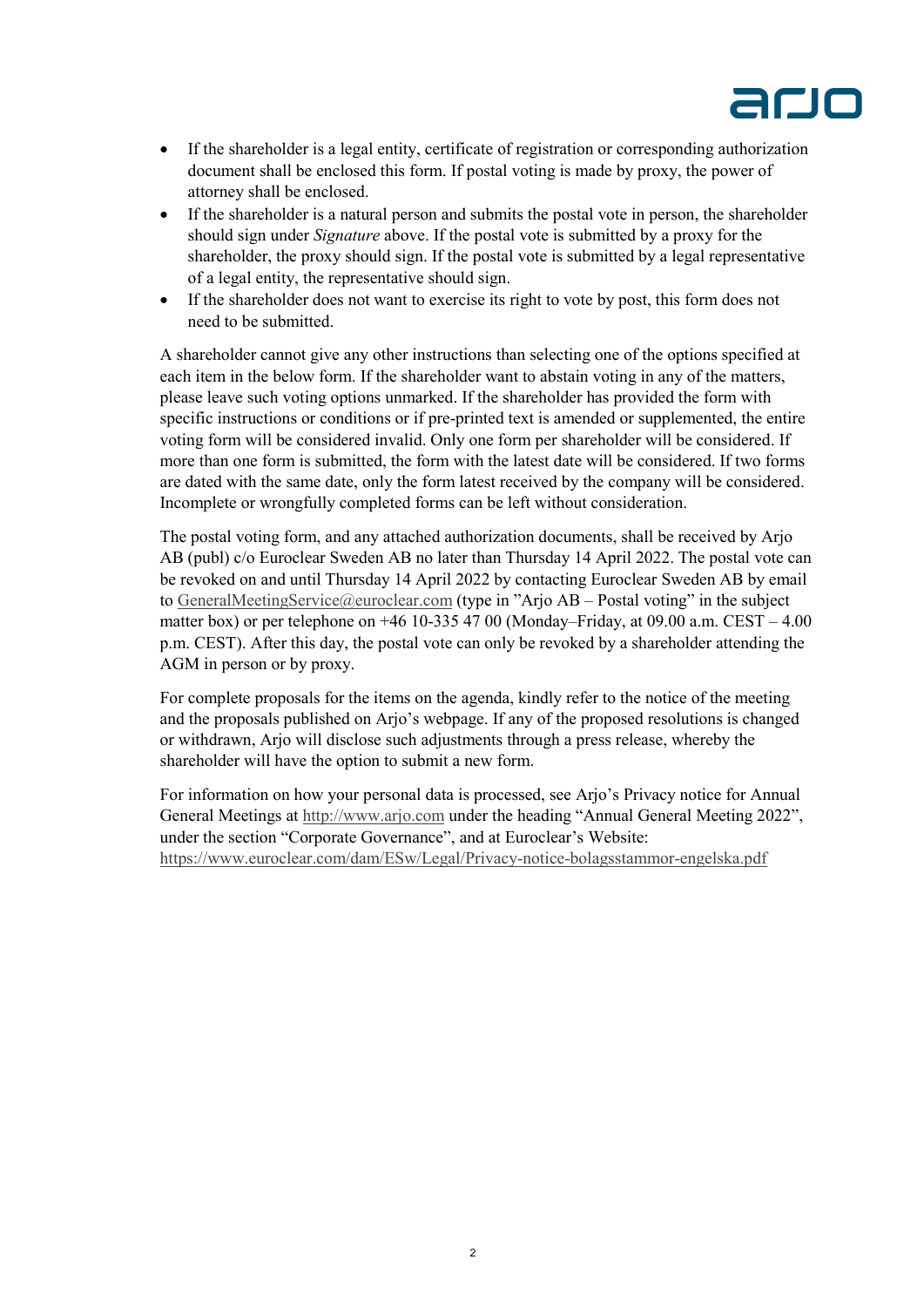

## **Postal vote Annual General Meeting in Arjo AB (publ) on 22 April 2022**

The options below comprise the proposals submitted by the board of directors and the nomination committee which are included in the notice convening the annual general meeting.

|                                                                                                                                                                    | 2. Election of Chairman of the Meeting |
|--------------------------------------------------------------------------------------------------------------------------------------------------------------------|----------------------------------------|
| The Chairman of the Board, Johan Malmquist                                                                                                                         |                                        |
| Yes $\Box$                                                                                                                                                         | No <sub>1</sub>                        |
| 4. Preparation and approval of the voting list                                                                                                                     |                                        |
| Yes $\square$                                                                                                                                                      | No <sub>1</sub>                        |
| 5. Approval of agenda                                                                                                                                              |                                        |
| Yes $\Box$                                                                                                                                                         | No <sub>1</sub>                        |
| 6. Determination of compliance with the rules of convocation                                                                                                       |                                        |
| Yes $\Box$                                                                                                                                                         | No <sub>1</sub>                        |
| 10. Resolution regarding adoption of the Income Statement and the Balance Sheet as well<br>as the Consolidated Income Statement and the Consolidated Balance Sheet |                                        |
| Yes $\Box$                                                                                                                                                         | No <sub>1</sub>                        |
| 11. Resolution regarding dispositions in respect of the Company's profit according to the<br>adopted Balance Sheet and determination of record date for dividend   |                                        |
| Yes $\Box$                                                                                                                                                         | No <sub>1</sub>                        |
| 12. Resolution regarding discharge from liability for the Board of Directors and the CEO                                                                           |                                        |
| 12.1 Johan Malmquist (Chairman of the Board)                                                                                                                       |                                        |
| Yes $\Box$                                                                                                                                                         | No <sub>1</sub>                        |
| 12.2 Carl Bennet (Board member)                                                                                                                                    |                                        |
| Yes $\Box$                                                                                                                                                         | No <sub>1</sub>                        |
| 12.3 Eva Elmstedt (Board member)                                                                                                                                   |                                        |
| Yes $\square$                                                                                                                                                      | No <sub>1</sub>                        |
| 12.4 Dan Frohm (Board member)                                                                                                                                      |                                        |
| $Yes \Box No \Box$                                                                                                                                                 |                                        |
| 12.5 Ulf Grunander (Board member)                                                                                                                                  |                                        |
| Yes $\square$                                                                                                                                                      | No $\square$                           |
| 12.6 Carola Lemne (Board member)                                                                                                                                   |                                        |
| Yes $\square$                                                                                                                                                      | No <sub>1</sub>                        |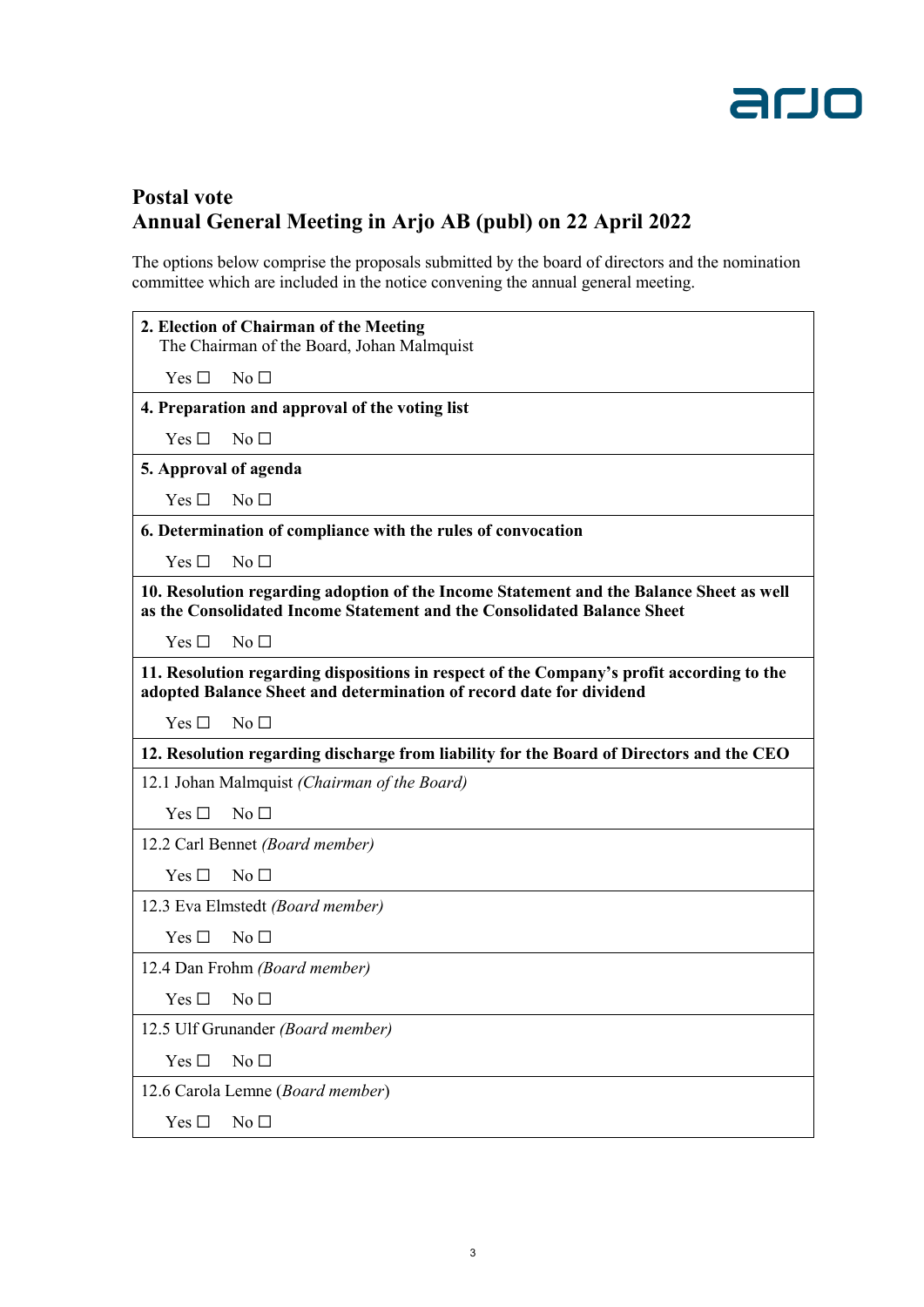

12.7 Joacim Lindoff (*Board member and CEO*)

 $Yes \Box No \Box$ 

12.8 Kajsa Haraldsson *(Employee representative)*

Yes □ No □

12.9 Eva Sandling Gralén *(Employee representative)*

 $Yes \Box No \Box$ 

12.10 Sten Börjesson *(Employee representative)*

Yes □ No □

12.11 Jimmy Linde *(Employee representative)*

 $Yes \Box No \Box$ 

**13. Establishment of the number of Board members and auditors**

13.1 Number of Board members

 $Yes \Box No \Box$ 

13.2 Number of auditors

 $Yes \Box No \Box$ 

**14. Establishment of fees to the Board of Directors (including fees for work in Committees) and the auditor(s)**

14.1 Fees to the Board of Directors (including fees for work in Committees)

 $Yes \Box \ No \Box$ 

14.2 Fees to the auditor

 $Yes \Box \ No \Box$ 

**15. Election of Board of Directors and Chairman of the Board**

## **15.1 Election of Board of Directors**

15.1 a Johan Malmquist *(re-election)*

 $Yes \Box \qquad No \Box$ 

15.1 b Carl Bennet *(re-election)*

 $Yes \Box \qquad No \Box$ 

15.1 c Eva Elmstedt *(re-election)*

 $Yes \Box \qquad No \Box$ 

15.1 d Dan Frohm *(re-election)*

Yes □ No □

15.1 e Ulf Grunander *(re-election)*

Yes □ No □